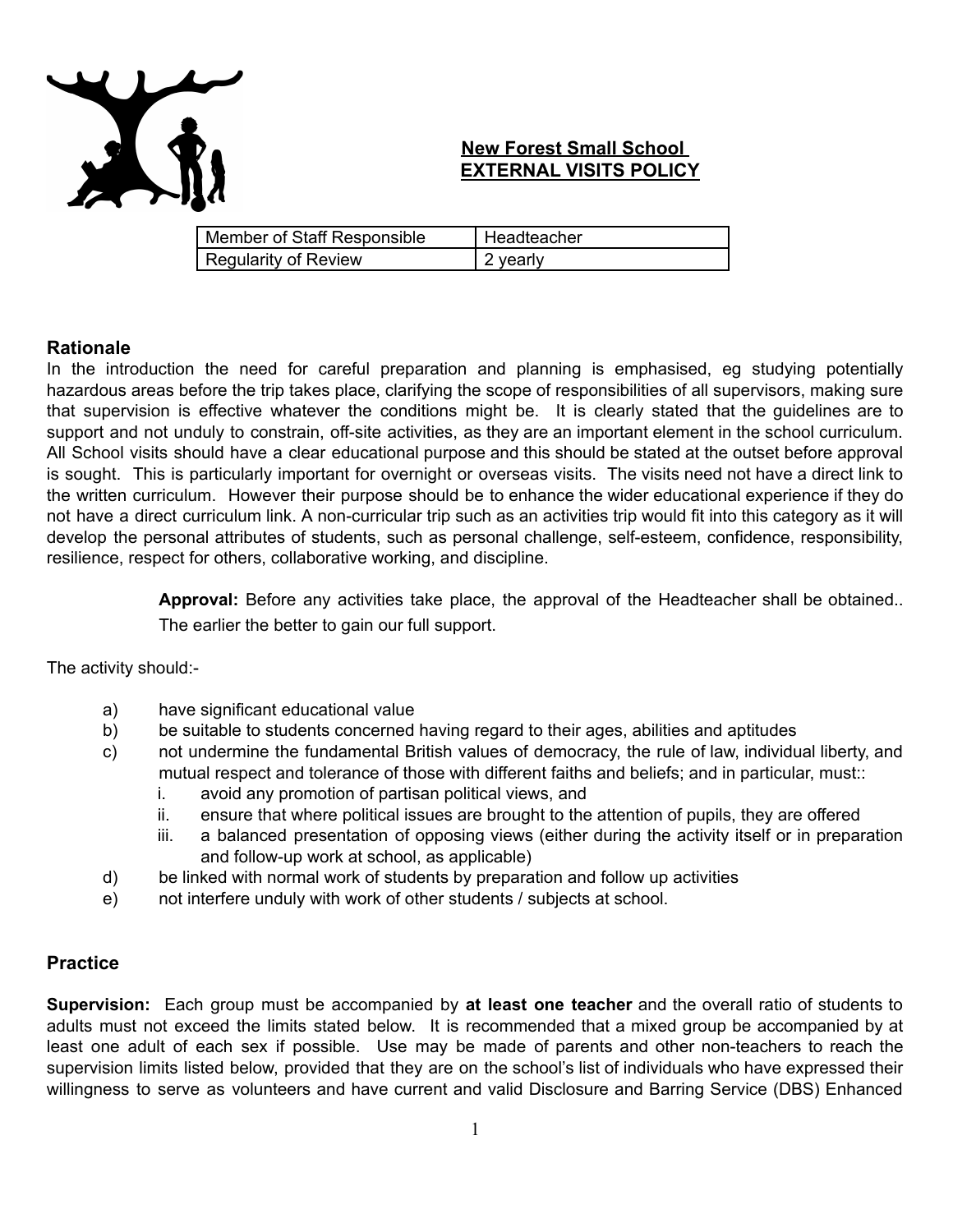Check certificates. Organisers of off-site activities should consult the Head Teacher for trips concerning the supervision of the activities. Consideration should be given to ensuring the normal teaching of the school can continue without undue disruption when an off-site activity takes place.

## **Ratios**

Kindergarten – 1 adults to 2 children Lower Primary – 1 adult to 4 children Middle Primary (if applicable) – 1 adult to 6 children Upper Primary – 1 adult to 8 children Lower Secondary – 1 adult to 12 children Upper Secondary and Year 11 – 1 adult to 12 children

## **a) Use of Parents/Assisting Adults**

Before parents and other assisting adults are used on visits it is imperative that their role in the specific venture is explained to them and appropriate preparation given. Adults without relevant training should not be solely responsible for groups in high risk situations. If a suitably experienced adult who is not a member of staff is to be given sole responsibility for a group of students, or if there is any possibility that they may find themselves in the situation of having sole responsibility for a group, they must have had an enhanced DBS disclosure. This is particularly relevant to residential situations. Where a parent/carer is included in the ratio and their own child is on the same trip, the school should consider whether an extra staff member is needed. However, the Headteacher considers that a staff member is still fully responsible for all children in their care and would not prioritise their child's safety over others.

## b) **Equality and Inclusion**

New Forest Small School is an 'Inclusive' school, and we want to ensure all children benefit. The Head Teacher with responsibility for School Visits will ensure that there is equality of access to school visits whilst bearing in mind Health and Safety legislation following advice from teachers. Therefore, some students may be refused attendance on certain potentially hazardous trips if their participation is thought to pose an unacceptable risk to themselves or others. In recognition of the 2010 Equality Act, however, the school will ensure that students with protected characteristics (including disability) will not be subject to discrimination because of those characteristics. Thus, if a student is denied attendance on a school trip because of their disability or a reasonable expectation of inappropriate behaviour linked to a disability, the school will ensure that an alternative activity is offered that meets the same educational objectives as the proposed trip, to ensure that the student is not disadvantaged by their exclusion from the offsite visit.

## c) **Behaviour**

We expect all students to behave in a responsible and sensible manner as they carry New Forest Small School's good reputation with them. Staff will use the standard school discipline plan in the event of poor behaviour. Extreme poor behaviour which is a health and safety risk to others or brings the school into disrepute could result in parents being contacted and asked to collect their child at their own expense and without refund of any costs of the trip*.*

## d) **Known Safeguarding Issues**

Where there are known safeguarding issues relating to particular students participating in off-site visits, who are recognised as being particularly vulnerable or at a higher risk of harming themselves or others, the Designated Safeguarding Lead is responsible for ensuring that appropriate risk management plans are discussed with the staff member(s) responsible for the proposed visit(s) and that any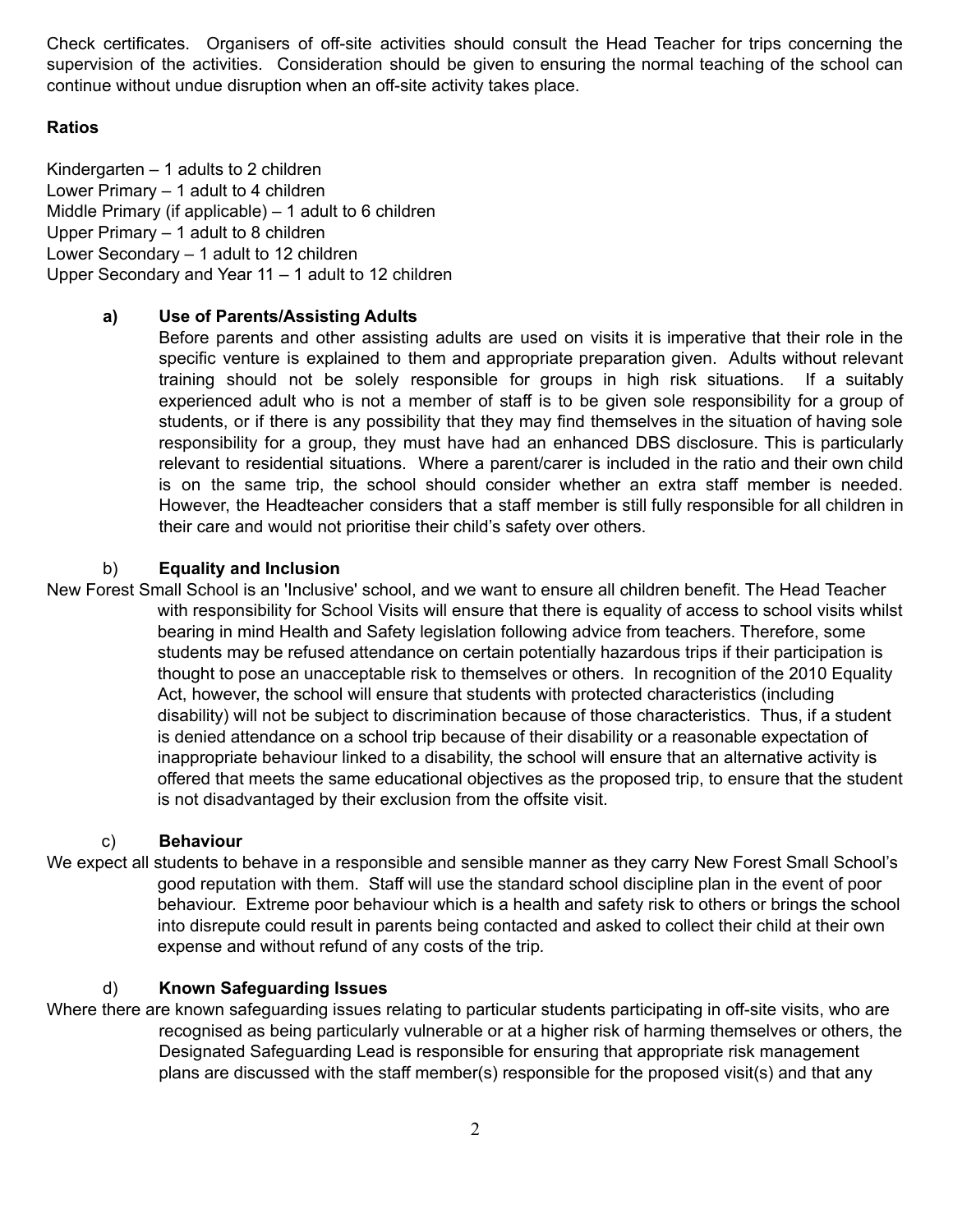relevant safeguarding documentation is shared with them. This information will be stored securely and shared with other staff on a need-to-know basis.

# **Procedures**

## **Planning for Non-Hazardous Pursuits**

- a) Group leaders must have visited areas themselves prior to taking groups where possible
- b) A risk assessment for every activity must be fully completed, approved by the Headteacher, and kept on file in the school office
- c) Parental consent for offsite activities will be obtained in advance

## **Planning for Hazardous Pursuits**

- d) Group leaders must have visited areas themselves prior to taking groups where possible
- e) Local knowledge must be sought in terms of local hazards (eg tides, unstable sand)
- f) Suitable clothing must be worn (eg suitable footwear and safety helmets on cliffs or excavations)
- g) Each group must have a first aid kit
- h) No group may work without immediate supervision unless clear sequential training has been given
- i) Individual groups in movement must not exceed 20 students
- j) A throw bag must be carried by qualified leader when groups are working/walking close to water.
- k) Staff overseeing this activity must have an open country leader award.
- l) A risk assessment for every activity must be fully completed and kept on file in the school office
- m) A signed, activity-specific parental consent form must be received for every participating student and kept on file in the school office

See the Off-site Activities Co-ordinator for information.

## **Preparing Students for the Visit**

It is the responsibility of the group leader to ensure that students are adequately prepared for the visit, and have all the required information and equipment. Students should be encouraged in an age-appropriate way to remain aware of potential threats and if they see anything suspicious or notice anyone acting suspiciously, to advise the group leader immediately.

## **Open Country Hazardous Pursuits – Below 381 Metres/1250 Feet**

## *Definition of Open Country:-*

- a. More than half a mile from roads that provide public access for any vehicle. In effect this means that there will be a need to navigate or way-find using marked public footpaths or rights of way
- b. Close to significant hazards, in particular close to water (stream, river, lake, sea, canal and other waterway); cliffs, unstable ground etc.
- c. Close to any tidal coastal area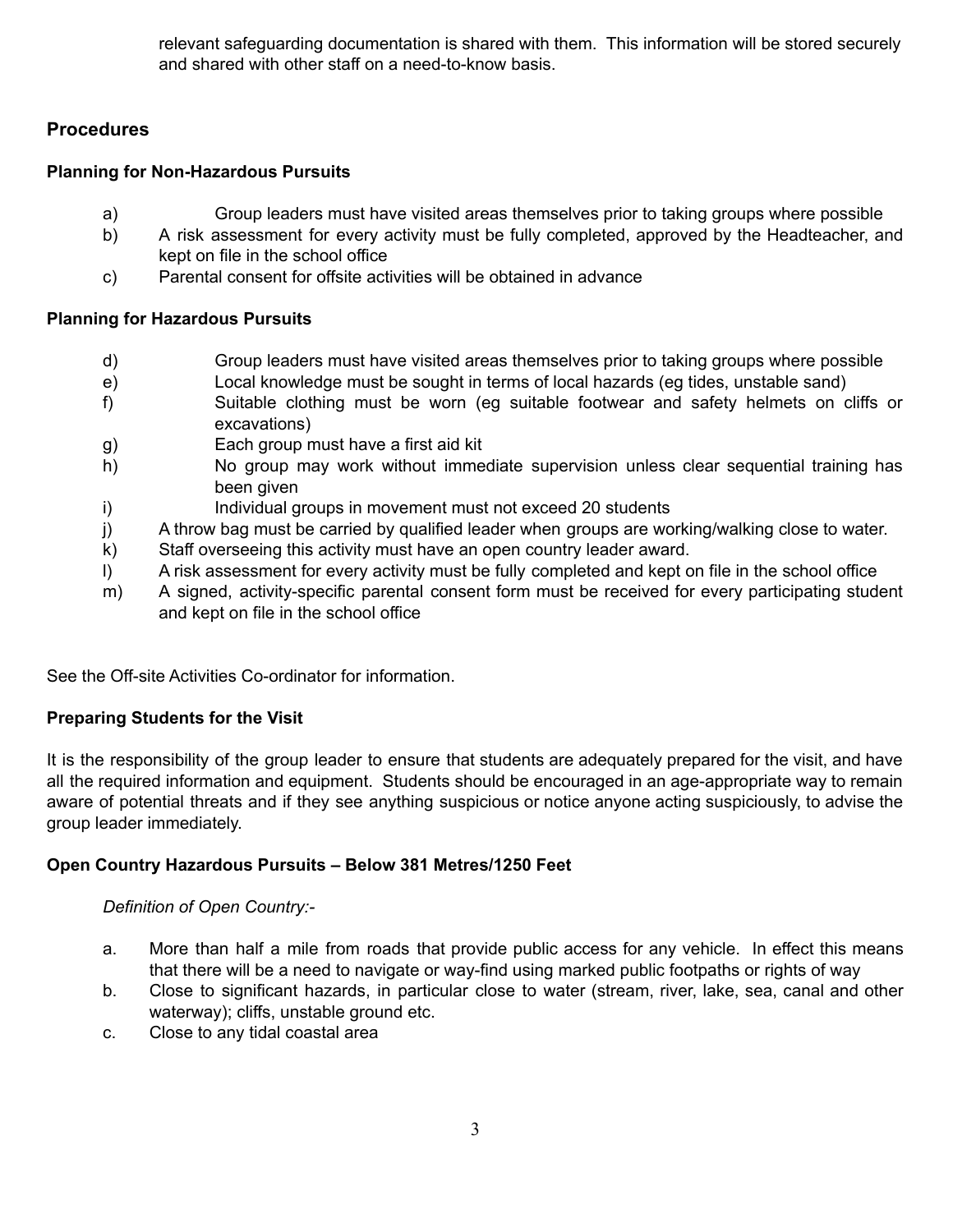An in date lifeguard qualification must be held by the member of staff overseeing or supervising any swimming activity. This includes swimming in the sea. Paddling in the sea is permitted up to knee height only if no qualified life guard is present.

See the Off-Site Activities Co-ordinator for further information.

#### **Indemnity and Insurance**

The schools insurance policy covers off-site visits following adequate risk assessment. Parents have given permission for local outings on their child registration form. For activities outside the local area and of a more specific nature, then separate written consent will be obtained.

## **Management**

#### **Insurance**

Ecclesiastical Insurance Cover - See insurance policy for more details

The trip organiser must ensure that appropriate insurance cover is in place and take a copy of the schedule with them for the duration of the activity.

**Transport** The Head should check that anybody (employee, parent etc) who is to drive transport for participants has a full driving licence and the necessary insurance cover.

#### **Arrangements for Emergency Contacts**

The Headteacher will delegate to the leader of an activity responsibility for the organisation of out-of-hours contacts, normally two more staff in the school. The leader must ensure that the out-of-hours contact persons are appropriately informed regarding the party away and contingency arrangements in the event of an accident. They should include a copy of the Emergency Plan with the contact information.

#### **Emergency Contact for Residential Visits and for Hazardous Pursuits**

### **Action to be taken by the base (Office Administrator) & base contact person in the event of a serious accident/incident for example:**

- an accident leading to a fatality, serious or multiple fractures, amputation or other serious injury or
- circumstances in which a group member might be at serious risk or have a serious illness or
- any situation in which the press or media are or might be involved.
- 1) Record the telephone number of the group leader and the group. Listen carefully and write down:
	- what happened
	- to whom
	- where
	- when
	- what has happened since the incident.
- 2) Complete an Incident Report Form and provide the Head Teacher with the relevant details as soon as possible.
- 3) Not only must the parents of any injured young person be notified as a priority, but arrangements should be made for all parents to be contacted regarding the safety of their particular child(ren) or young people.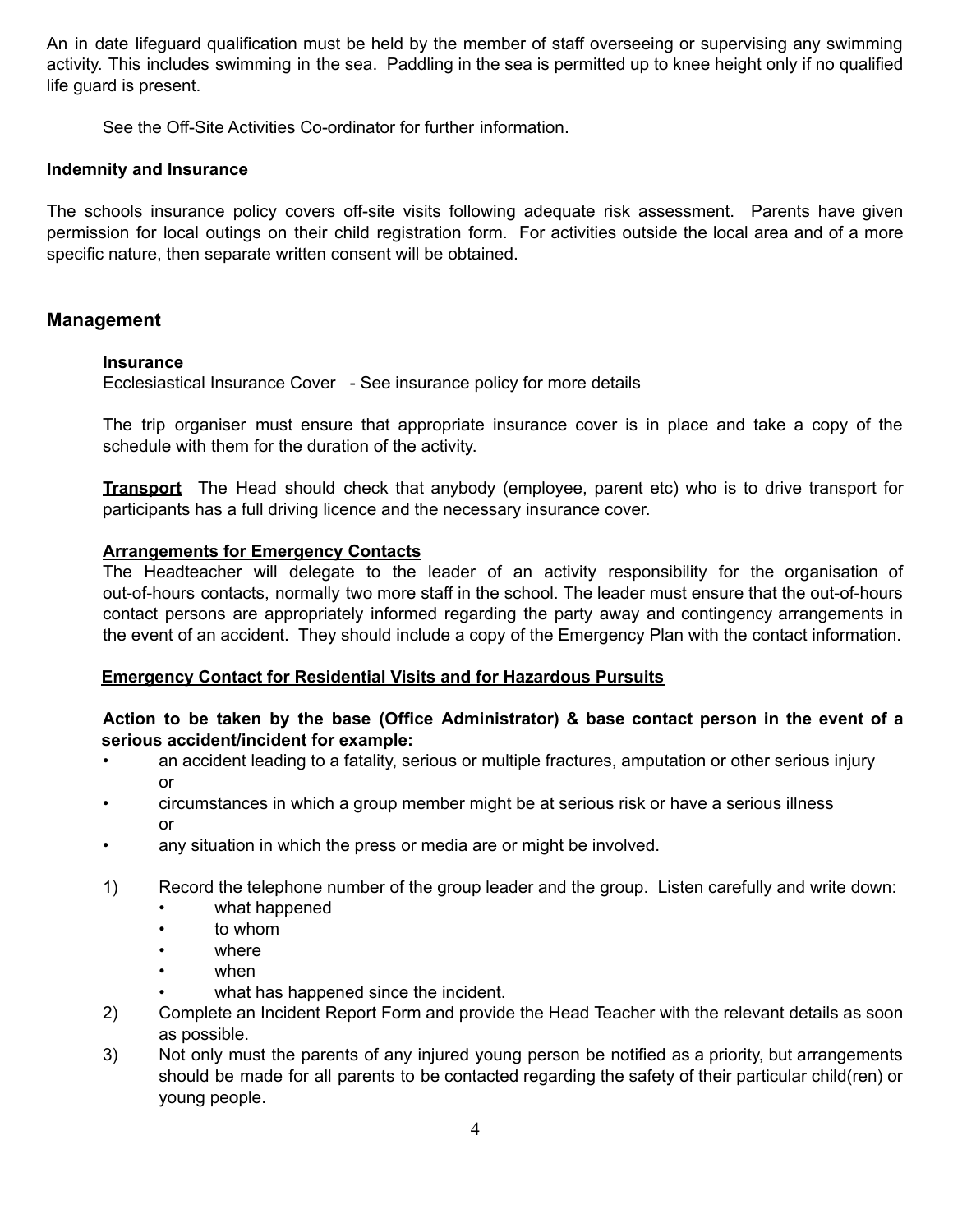- 4) If necessary, assistance should be given to transport parents to their injured child if he/she is hospitalised.
- 5) If necessary, an incident centre should be established at the school as soon as possible.
- 6) All base contacts must have by their telephone:
	- lists of all group members (including adults) together with the addresses and telephone numbers of their next-of-kin
	- complete details of the itinerary
	- telephone numbers of staff

## **Action to be taken by the group leader in the event of a serious accident/incident:**

- 1) Stay calm assess the situation.
- 2) Protect the group from further injury or danger.
- 3) Render first aid or other service as appropriate.
- 4) Call rescue services (112 / 999) and/or police if required:
	- state the nature of the emergency
	- give your name, address/location and telephone number, followed by:
	- the location of the incident
	- the nature of the incident /
	- the names of the individuals involved
	- the condition of those involved and where they are located.
- 5) Phone the base leader (as soon as possible) and:
	- give clear information about the situation
	- your location
	- your actions to date
	- your telephone number
	- request the receiver to alert your senior managers and/or the Children's services contact.
- 6) If it is not possible to reach your base/base contact person, telephone the emergency number:
- 7) It is probable that both the leaders and young people will be in a state of shock, therefore:
	- remove remainder of the group to some secure accommodation and place under the care of a member of staff able to protect them from the attention of the press/media
	- if necessary, request the police to assist or ask for direct support from your base calm and comfort the young people and arrange for their evacuation.
- 8) Do not make any statements to the press/media or allow anyone else to make statements other than expressions of sympathy.
- 9) Do not allow group members to text or telephone home or friends until contact has been made with the Headteacher.
- 10) Retain all equipment involved in an unaltered condition.
- 11) Do not allow anyone to see any group member without an independent witness being present.

(No-one, unless they are in a relevant official capacity, has the right to see anyone who does not wish to see them.)

**In the event of a less serious incident** involving personal injury or illness of a pupil or staff member during an off-site visit, the group leader should use their discretion in following the necessary steps of the procedure above, typically steps 1 to 4 depending on the nature of the incident. In all cases the group leader must ensure that an Incident Report Form is completed in full as soon as reasonably possible after the incident, and signed by both themselves and the Office Administrator.

## **Record of Groups Off-Site**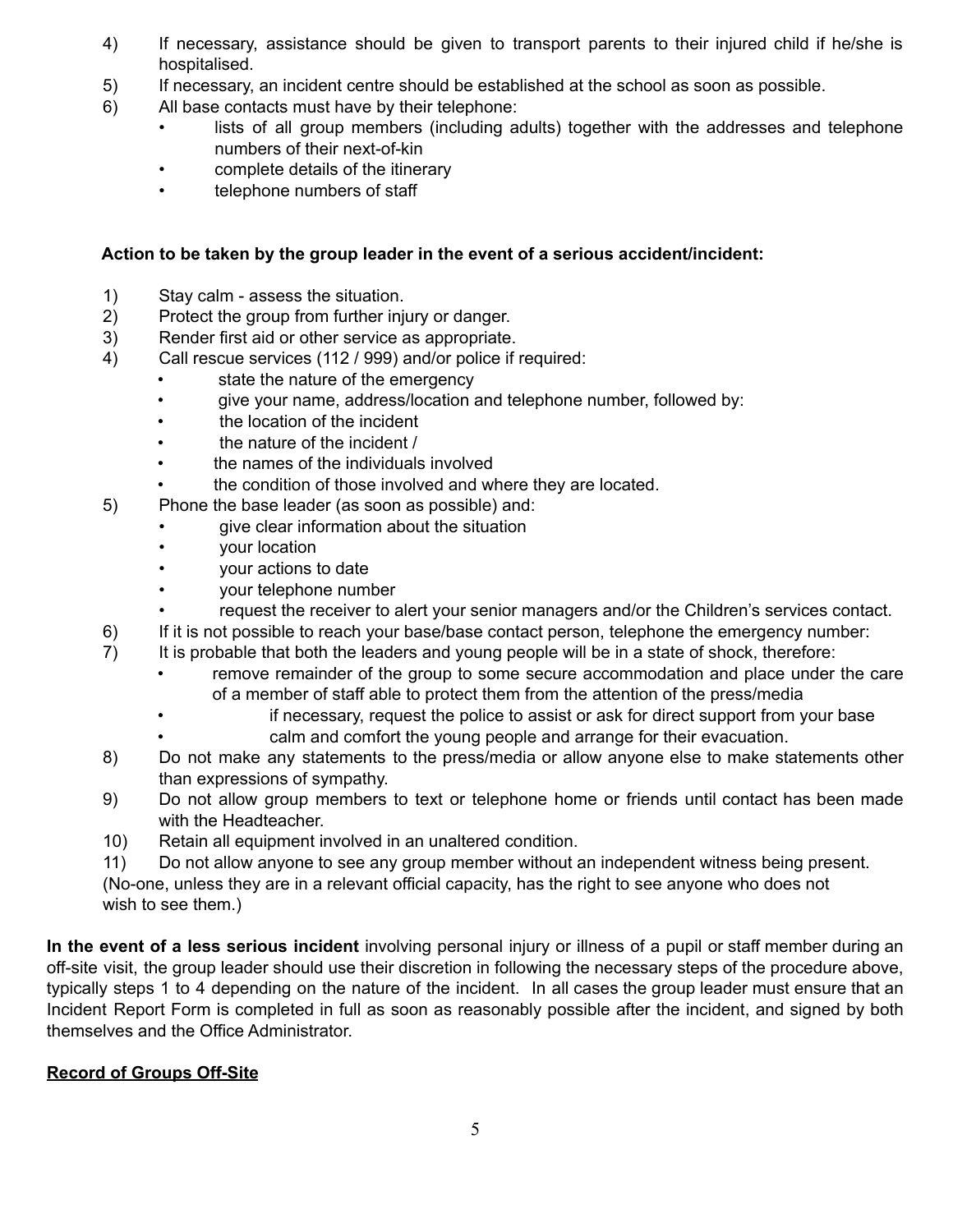## A. **All adults accompanying party** should have group lists showing

- a) Their own group responsibility
- b) Who is travelling in which vehicle
- c) Name and telephone number of base contact persons who can be contacted in an emergency. (During the school day School Tel No. 023 80284415)
- d) Itinerary for duration of the whole trip
- e) List of all students and adults on the trip and their emergency contact telephone numbers
- f) Copy of the School Emergency Procedure.
- B. **Base contact persons** should be available throughout duration of time off-site, including out of school hours.

They should be given by the trip organiser

- a) Names of all students/adults participating
- b) Distribution if in separate groups or vehicles
- c) Approximate itinerary
- d) Names and telephone numbers of travel company including any coach company
- e) List of all home contact for students and adults
- f) Copy of the School Emergency Procedure
- g) Name and telephone number of all other contact staff.

N.B. The Headteacher may modify the detail for very local and routine activities but there must be a clear record of who is off-site and with whom.

## **Coach and Minibus Travel**

Current legislation requires all coaches to have seat belts fitted. In all vehicles it is the responsibility of the Party Leader or supervising adult to ensure that seat belts or lap restraints are in use at the start of each part of the journey and after stops. All minibus drivers should be MIDAS trained and appropriately licensed. Adults travelling on a school trip should base themselves in different parts of the vehicle to minimise the risk of all adults being injured.

## **Recurring Activities**

For activities occurring regularly through a term, with the same staff, only one set of application forms need be submitted but dates of all proposed occasions must be stated in section 1.

## **Hampshire Offsite Activities and Educational Visits**

Staff planning offsite visits are strongly advised to consult the guidance from Hampshire County Council when planning a trip available from the Off-site Activities Co-ordinator for information This is all available on-line at [www.hampshireoutdoors.com](http://www.hampshireoutdoors.com)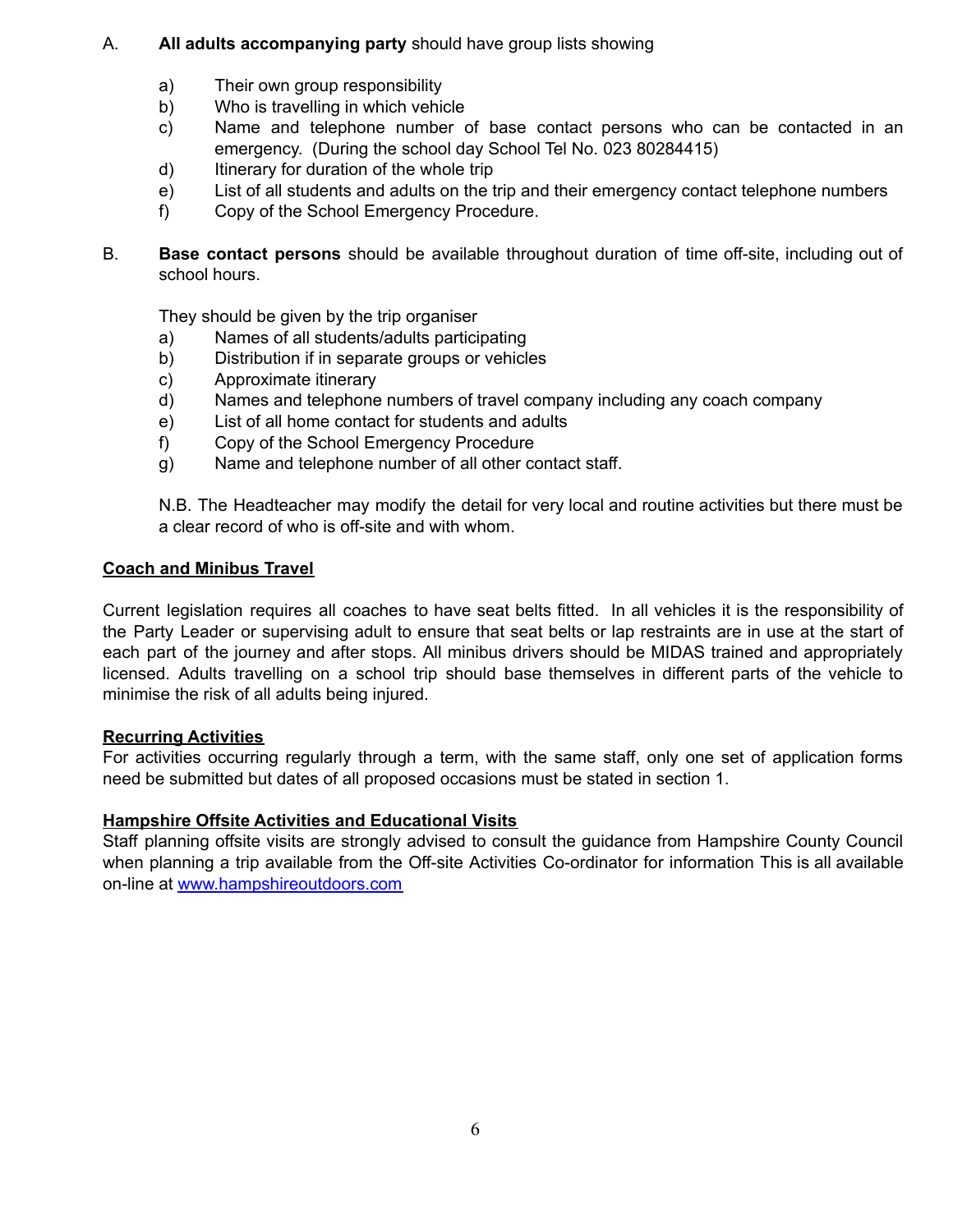# **Appendix 1**

## **Educational visit information and consent form (please complete both sides)**

|                         | Date of Visit |  |  |  |  |
|-------------------------|---------------|--|--|--|--|
| <b>Personal details</b> |               |  |  |  |  |
|                         |               |  |  |  |  |
|                         |               |  |  |  |  |
|                         |               |  |  |  |  |
|                         |               |  |  |  |  |
|                         |               |  |  |  |  |

# **Consent for the visit or venture**

I confirm that I have parental responsibility for…………………………………………………………………………………

He/she is in good health and I consider him/her to be capable of taking part in the activities set out in your letter dated………………… I consent to him/her taking part in the programme detailed in your letter.

In the event of illness or accident, I consent to any necessary medical treatment, which might include the use of anaesthetics.

## **Any additional information required**